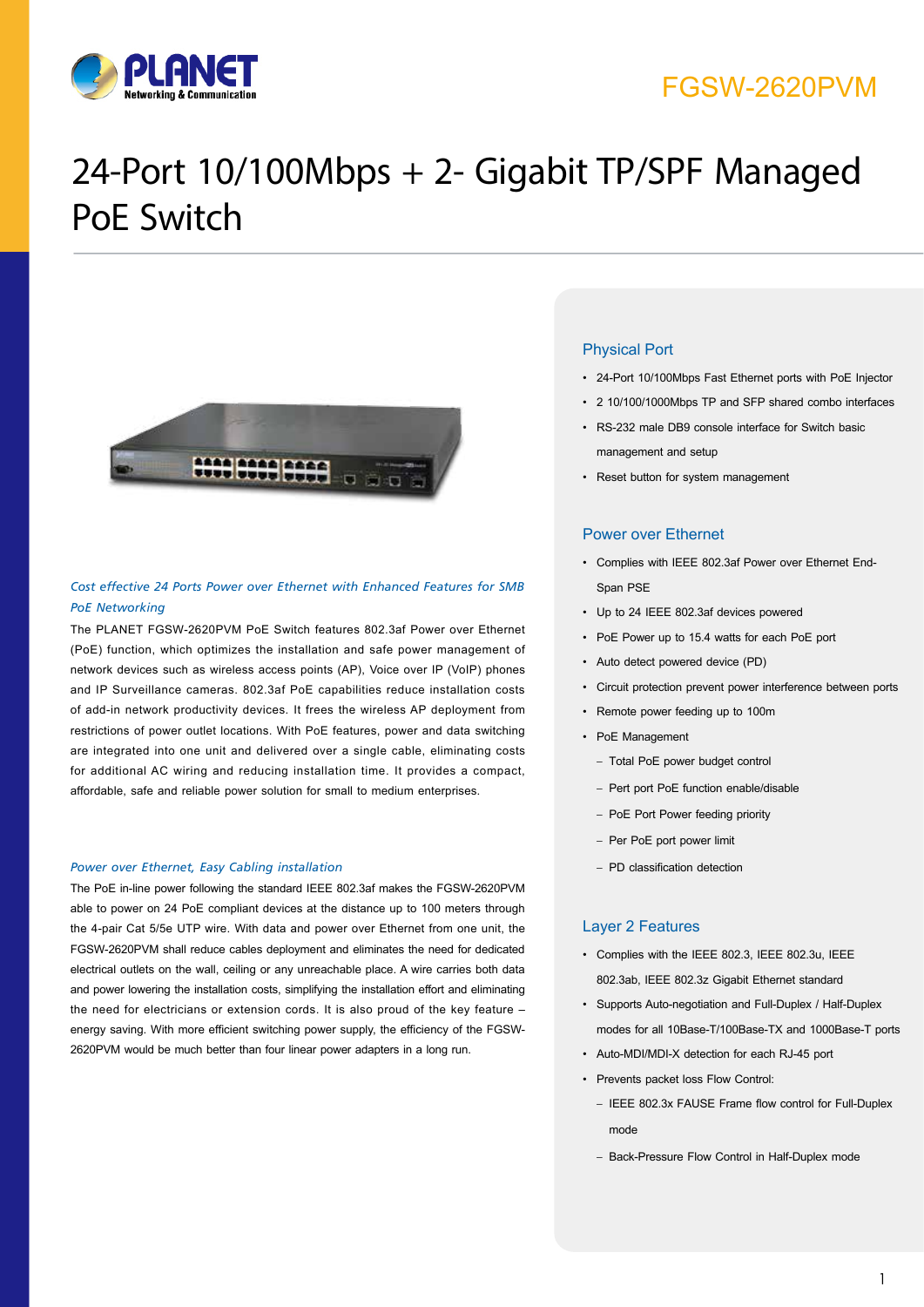

#### *Centralized Power Distribution with Remote Management*

The remote PoE management functions of FGSW-2620PVM make it easy to survey and control the PoE power provision to the devices and ensure interoperability with equipment from other vendors. Via Web interface, SNMP trap and SNMP monitoring, the manager can get the PoE devices status and alert immediately. The overtemperature detection of the PoE Switch offers a safe and stable PoE operating by limit the output power according to detected temperature to prevent destructive breakdown caused by un-expected overheating.

#### *High Performance Wire-Speed Switching*

The PLANET FGSW-2620PVM offers 24 10/100Mbps Fast Ethernet ports and 2 Gigabit TP/SFP combo ports. The two Gigabit TP/SFP combo ports can be either 1000Base-T for 10/100/1000Mbps or 1000Base-SX/LX through SFP (Small Factor Pluggable) interface. PLANET FGSW-2620PVM boasts a high performance switch architecture that is capable of providing non-blocking switch fabric and wire-speed throughput as high as 8.8Gbps. Its two built-in GbE uplink ports also offer incredible extensibility, flexibility and connectivity to the Core switch or Servers.

#### *Efficient Management*

Afford the current network to grow and expand, the PLANET FGSW-2620PVM provides console and telnet command line interface, advanced WEB and SNMP management interface to fill this kind of demand. With its built-in Web-based management, the FGSW-2620PVM offers an easy-to-use, platform-independent management and configuration facility. The FGSW-2620PVM supports standard Simple Network Management Protocol (SNMP) and can be monitored via any standard-based management software. For text-based management, the FGSW-2620PVM can also be accessed via Telnet and the console port. Moreover, the FGSW-2620PVM offers secure remote management by supporting Secure Socket Layer (SSL) connection which encrypts the packet content at each session.

#### *Robust Layer 2 Features*

For efficient management, via WEB interface, the FGSW-2620PVM can be programmed for basic switch management functions such as port speed configuration, Port link aggregation, IEEE 802.1Q VLAN and Q-in-Q VLAN, Port Mirroring, Rapid Spanning Tree and ACL security. Additionally, the firmware includes advanced features such as IGMP snooping, QoS (Quality of Service), broadcast storm and bandwidth control, to enhance bandwidth utilization.

- • High performance of Store-and-Forward architecture, runt/ CRC filtering eliminate erroneous packets to optimize the network bandwidth
- • Broadcast / Multicast / Unicast storm control
- • 8K MAC address table, automatic source address learning and ageing
- • VLANs
	- IEEE 802.1Q Tag-based VLAN
	- Port-Based VLAN
	- Q-in-Q tunneling
	- Up to 255 VLANs groups, out of 4041 VLAN IDs
- Link Aggregation
	- up to 13 trunk groups
	- up to 8 ports per trunk group with 1.6Gbps bandwidth (Full Duplex Mode)
	- IEEE 802.3ad LACP (Link Aggregation Control Protocol)
	- Cisco ether-channel (Static Trunk)
- • Spanning Tree Protocol
	- STP, IEEE 802.1D (Classic Spanning Tree Protocol)
	- RSTP, IEEE 802.1w (Rapid Spanning Tree Protocol)
- Port Mirroring to monitor the incoming or outgoing traffic on a particular port

#### Quality of Service

- • 4 priority queues on all switch ports
- • Traffic classification:
	- IEEE 802.1p CoS
	- IP TOS / DSCP to 802.1p priority mapping
	- Port-Based priority
- • Strict priority and Weighted Round Robin (WRR) CoS policies
- • QoS and In / Out bandwidth control on each port

#### **Multicast**

- IGMP Snooping v1 and v2
- • IGMP Snooping v2 fast leave
- • Querier mode support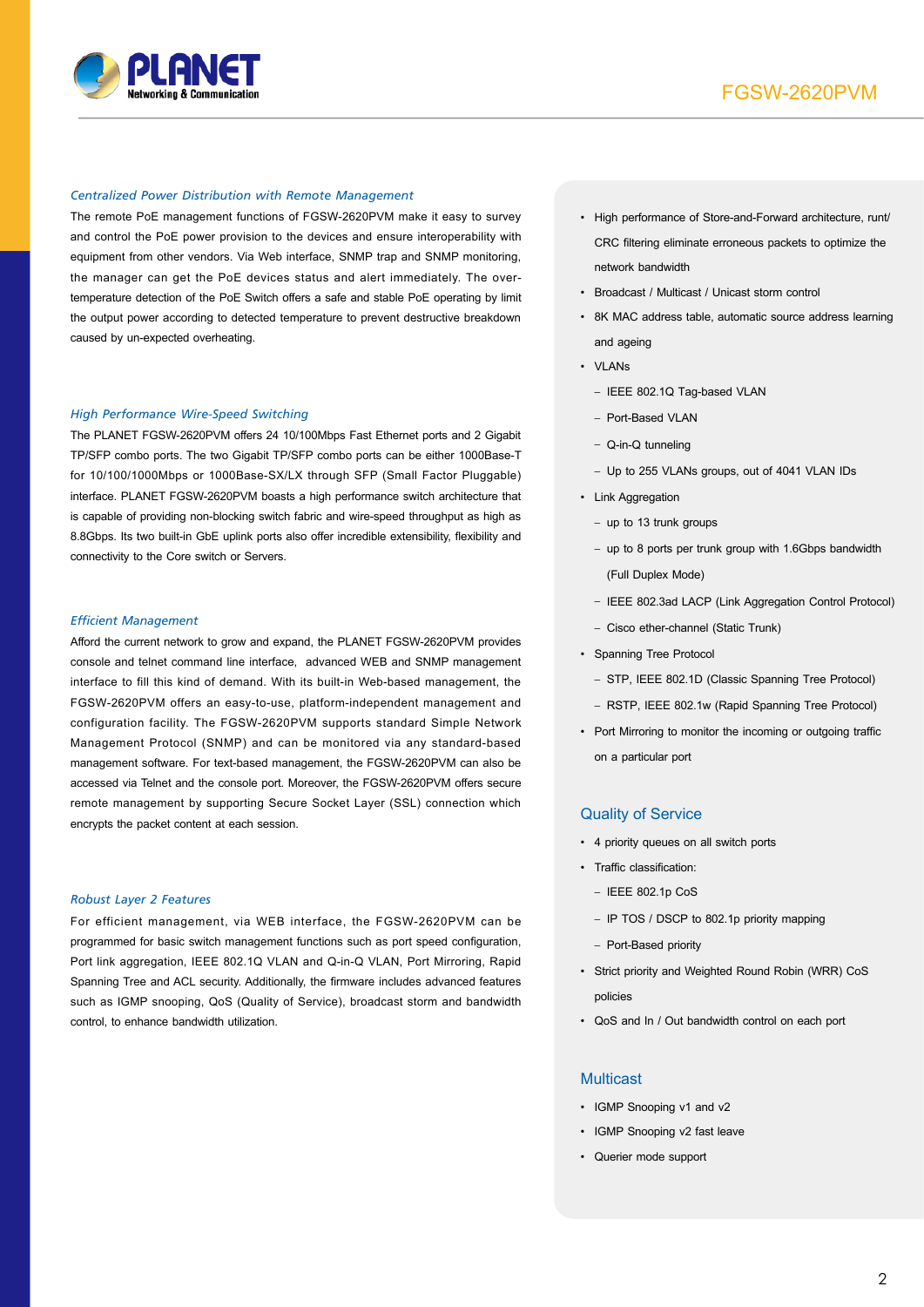

#### *Advanced Security and Quality of Service*

The PLANET FGSW-2620PVM offers comprehensive Layer 2, Layer 3 and Layer 4 Access Control List (ACL) to filter out unwanted traffic. Its protection mechanisms comprises of RADIUS and Port-based 802.1X user and device authentication. Moreover, the switch provides MAC filter, Static MAC, IP/MAC binding and Port Security for enforcing security policies to the edge. The administrators can now construct highly secured corporate networks with considerably less time and effort than before.

To ensure IP voice and video communication get the quality of service needed, the FGSW-2620PVM classifies traffic and prioritizes Layer 2 802.1p or Layer 3 IP DSCP traffic into four hardware queues that support strict or Weighted Round Robin (WRR) queuing algorithms. It also empowers the SMB IP office to take full advantages of the limited network resources and guarantees the best performance in VoIP and Video conferencing transmission.

### Application

#### *PoE IP Telephony Office*

With the business office expansion, the additional telephones required could be installed in less cost via the implementation of PoE IP Telephony system than that of the traditional circuit wiring telephony system. PLANET FGSW-2620PVM PoE Managed Switch helps SMB to create an integrated data, voice, and powered network. PLANET 802.3af compliant IP Phones can be installed without the need of additional power cables because the power can be provided from the standard Ethernet cable connecting to the FGSW-2620PVM. PoE IP Phones and Analog Telephony Adapter work perfectly with the FGSW-2620PVM which injects power through the Ethernet cables and the IP DSCP priority of QoS feature improves the voice communicating. With FGSW-2620PVM, IP Telephony deployment becomes more reliable and cost effective, which helps SMB save tremendous cost when upgrading from the traditional telephony to IP Telephony communications infrastructure.



#### **Security**

- • IEEE 802.1x Port-Based network access control protocol
- • RADIUS users access authentication
- • L2 / L3 / L4 Access Control List (ACL)
- MAC Filtering and Source IP-MAC / Port-Binding
- Port Security for Source MAC address entries filtering

#### Management

- • Switch Management Interface
	- Console / Telnet Command Line Interface
	- Web switch management
	- SNMP v1, v2c switch management
	- SSL switch management
- • DHCP client for IP address assignment
- • Built-in Trivial File Transfer Protocol (TFTP) client
- • Firmware upgrade via TFTP or HTTP
- • Configuration upload / download via TFTP or HTTP
- • Four RMON groups 1, 2, 3, 9 (history, statistics, alarms, and events)
- • SNMP trap for interface Link Up and Link Down notification
- Ping function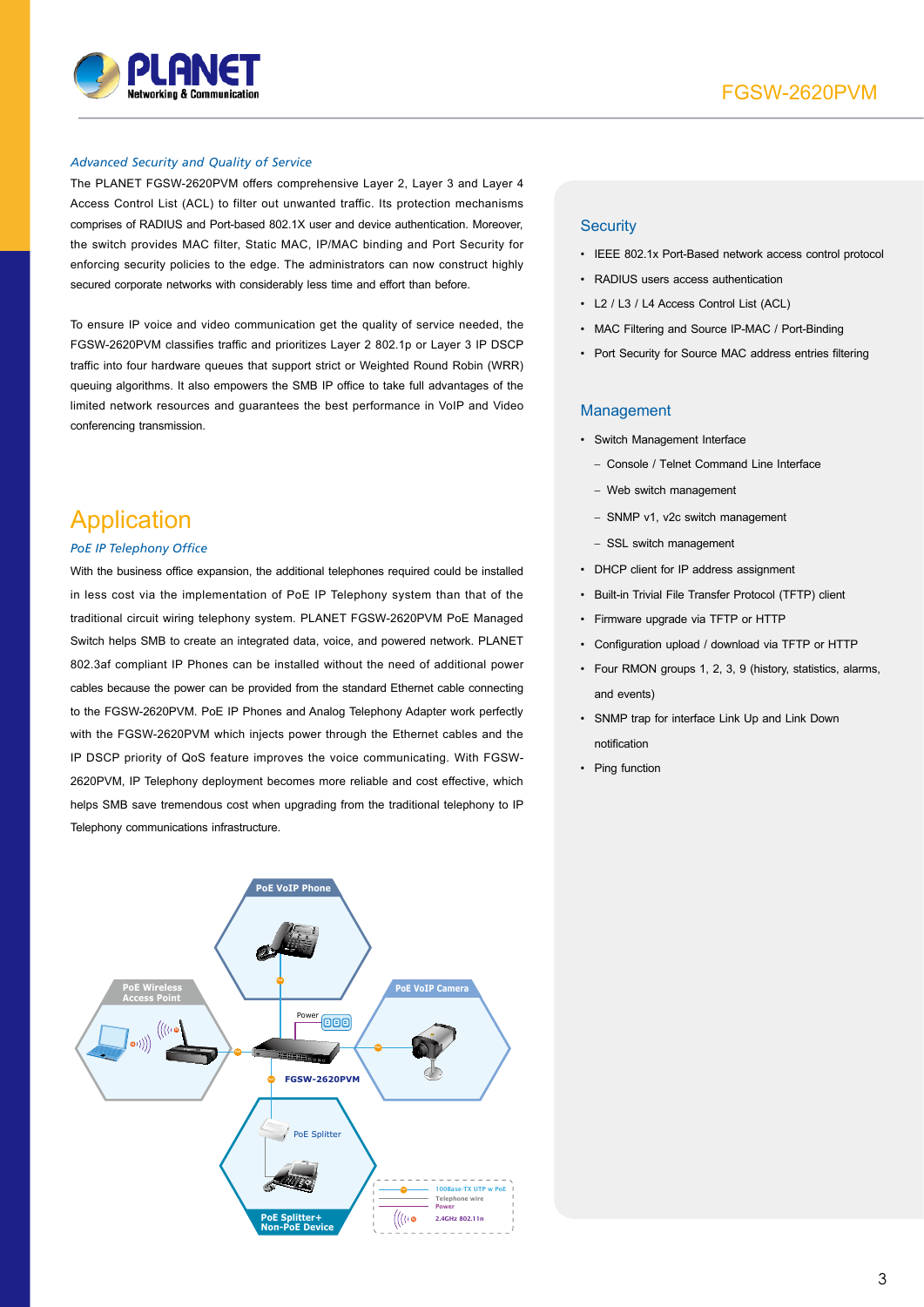

#### *Department / Workgroup PoE Switch*

Providing up to 24 PoE, in-line power interface, the FGSW-2620PVM Managed PoE Switch can easily build a power central-controlled IP phone system, IP camera system, or Wireless AP group for the enterprises. For instance, 24 cameras or APs can be easily installed in the company for surveillance demands or building a wireless roaming environment in the office. Without the power-socket limitation, the PoE Switch makes the installation of cameras or WLAN AP more easily and efficiently.



#### *Factory / Warehouse Applications*

While video surveillance system becomes more and more important for visible security in the factory or warehouse, the IP cameras with PoE function would be a lot helpful for the surveillance deployment when the power outlet not easily found in the ceiling or in the outdoor. For example, in the factory operation or in the warehouse storage security, the PoE IP cameras can be installed anywhere when needed regardless of the restrictions of power outlet location. With the PoE Switch as the central control manager and offering remote power monitoring via Web interface or SNMP trap and SNMP monitoring, the manager can get the PoE devices status and alert immediately. The PoE IP cameras could also be controlled remotely, which increases the administrator management efficiency and improve the productivity.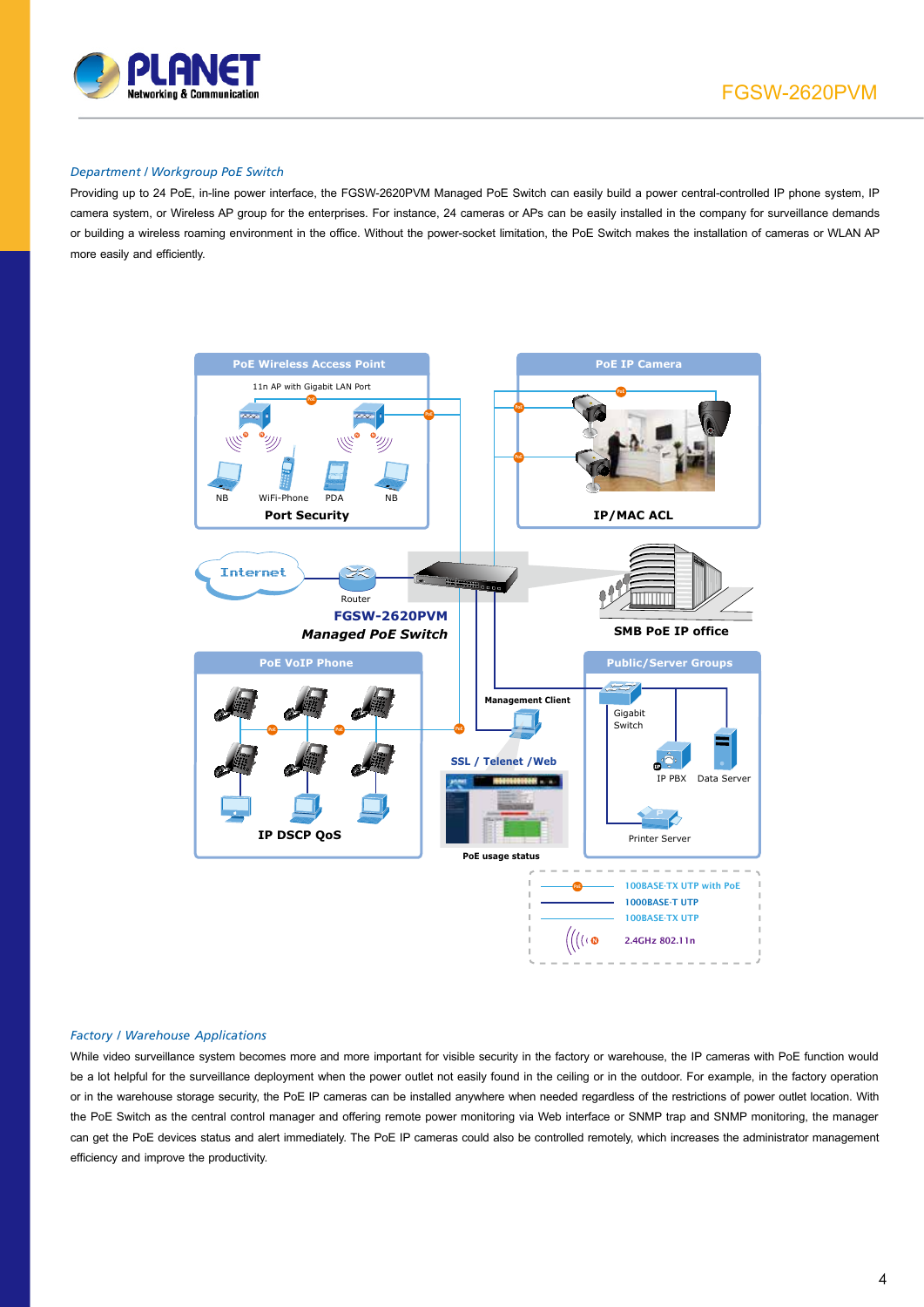

# **Specification**

| Model                           | <b>FGSW-2620PVM</b><br>24-Port 10/100Mbps + 2 Gigabit TP / SFP Managed PoE Switch                                               |
|---------------------------------|---------------------------------------------------------------------------------------------------------------------------------|
| <b>Hardware Specification</b>   |                                                                                                                                 |
| 10/100Mbps Copper Ports         | 24 10/ 100Base-TX RJ-45 Auto-MDI/MDI-X ports                                                                                    |
| 1000Mbps Copper Ports           | 2 10/100/1000Mbps RJ-45 Auto-MDI/MDI-X ports                                                                                    |
| SFP/mini-GBIC Slots             | 2 1000Base-SX/LX/BX, shared with Port-25~Port-26                                                                                |
| <b>Switch Architecture</b>      | Store-and-Forward                                                                                                               |
| Switch Fabric                   | 8.8Gbps / non-blocking                                                                                                          |
| Switch Throughput               | 6.547Mpps @64Bytes                                                                                                              |
| <b>Address Table</b>            | 8K entries                                                                                                                      |
| Share Data Buffer               | 512Kbytes                                                                                                                       |
| Maximum Frame Size              | 9K Bytes                                                                                                                        |
| <b>Flow Control</b>             | Back pressure for Half-Duplex<br>IEEE 802.3x Pause Frame for Full-Duplex                                                        |
| LED                             | Power, FAN Alarm<br>Link/Activity (Green)<br>PoE In-Use (Amber)<br>1000 LNK / ACT(Green)<br>10/100 LNK / ACT(Green)             |
| <b>Reset Button</b>             | < 5 sec: System reboot<br>> 5 sec: Factory Default                                                                              |
| Dimension (W x D x H)           | 440 x 265 x 44 mm, 1U height                                                                                                    |
| Weight                          | 3.6 <sub>kg</sub>                                                                                                               |
| Power Requirement               | 100~240V AC, 50-60 Hz                                                                                                           |
| Power Consumption / Dissipation | 210 Watts maximum / 717 BTU/hr maximum                                                                                          |
| <b>Power over Ethernet</b>      |                                                                                                                                 |
| PoE Standard                    | IEEE 802.3af Power over Ethernet / PSE                                                                                          |
| PoE Power Supply Type           | End-Span                                                                                                                        |
| PoE Power Output                | Per Port 48V DC, 350mA. Max. 15.4 watts                                                                                         |
| Power Pin Assignment            | $1/2(+)$ , $3/6(-)$                                                                                                             |
| PoE Power Budget                | 190 Watts                                                                                                                       |
| Max. number of Class 2 PD       | 24                                                                                                                              |
| Max. number of Class 3 PD       | 12                                                                                                                              |
| <b>Layer 2 Function</b>         |                                                                                                                                 |
| Management Interface            | Console, Telnet, Web Browser, SSL, SNMPv1, v2c                                                                                  |
| Port Configuration              | Port disable/enable<br>Auto-negotiation<br>10/100/1000Mbps full and half duplex mode selection<br>Flow Control disable / enable |
| Port Status                     | Display each port's speed duplex mode, link status and Flow control status.<br>Auto negotiation status, trunk status.           |
| <b>Bandwidth Control</b>        | Ingress / Egress Rate Control<br>Allow to configure per 128Kbps                                                                 |
| <b>VLAN</b>                     | IEEE 802.1Q Tag-based VLAN<br>Port-based VLAN<br>Q-in-Q tunneling<br>Up to 255 VLANs groups, out of 4041 VLAN IDs               |
| Link Aggregation                | <b>Static Port Trunk</b><br>IEEE 802.3ad LACP (Link Aggregation Control Protocol)<br>Supports 13 groups of 8-Port trunk support |
| <b>Quality of Service</b>       | Traffic classification based on :<br>– Port priority<br>$-802.1p$ priority<br>- DSCP/TOS field in IP Packet                     |
| <b>IGMP Snooping</b>            | IGMP (v1/v2) Snooping, up to 256 multicast Groups<br>IGMP Querier support                                                       |
| Port Mirror                     | RX / TX / Both<br>1-to-1 mirroring                                                                                              |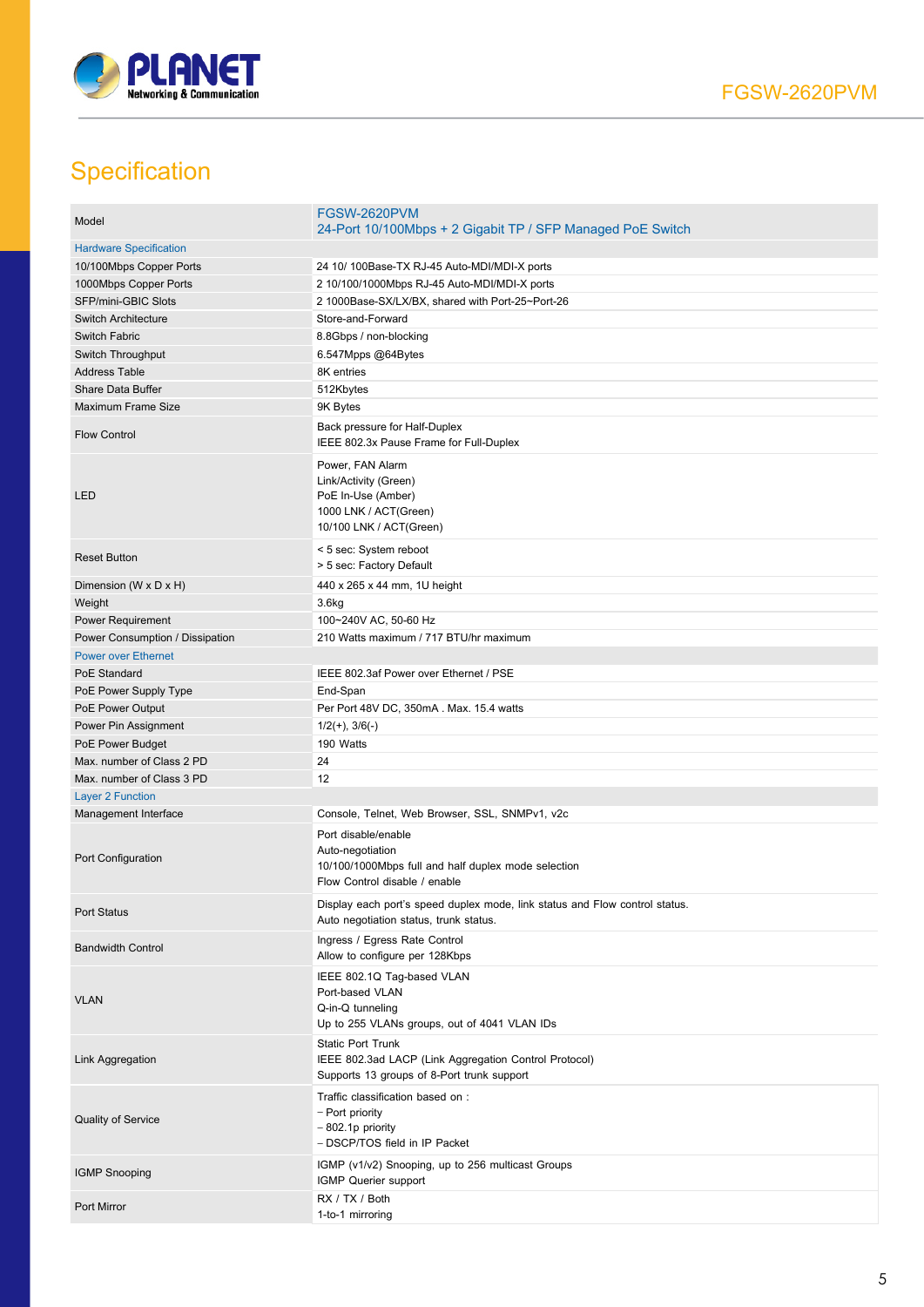

| Security                     | IEEE 802.1x Port-Based Network access control<br>Port Security<br>Static MAC<br><b>MAC Filtering</b><br>MAC / IP Binding                                                                                                                          |                                                                                                                                                                                                                                                                           |  |
|------------------------------|---------------------------------------------------------------------------------------------------------------------------------------------------------------------------------------------------------------------------------------------------|---------------------------------------------------------------------------------------------------------------------------------------------------------------------------------------------------------------------------------------------------------------------------|--|
| <b>Access Control List</b>   | IP-Based Layer 3 / Layer 4 ACL<br>Up to 220 ACL rule entries                                                                                                                                                                                      |                                                                                                                                                                                                                                                                           |  |
| <b>SNMP MIBs</b>             | <b>RFC-1213 MIB-II</b><br>RFC-2863 Interface MIB<br>RFC-2665 EtherLike MIB<br>RFC-1493 Bridge MIB<br>RFC-2819 RMON MIB (Group 1, 2, 3,9)<br>POWER-ETHERNET-MIB                                                                                    |                                                                                                                                                                                                                                                                           |  |
| <b>Standards Conformance</b> |                                                                                                                                                                                                                                                   |                                                                                                                                                                                                                                                                           |  |
| <b>Regulation Compliance</b> | FCC Part 15 Class A, CE                                                                                                                                                                                                                           |                                                                                                                                                                                                                                                                           |  |
| <b>Standards Compliance</b>  | <b>IEEE 802.3</b><br><b>IEEE 802.3u</b><br><b>IEEE 802.3z</b><br>IEEE 802.3ab<br><b>IEEE 802.3x</b><br><b>IEEE 802.3ad</b><br>IEEE 802.1d<br><b>IEEE 802.1w</b><br><b>IEEE 802.1p</b><br><b>IEEE 802.1Q</b><br><b>IEEE 802.1x</b><br>IEEE 802.3af | 10Base-T<br>100Base-TX<br>1000Base- SX/LX<br>1000Base-T<br><b>Flow Control</b><br>Port trunk with LACP<br>Spanning tree protocol<br>Rapid spanning tree protocol<br>Class of service<br><b>VLAN Tagging</b><br>Port Authentication Network Control<br>Power over Ethernet |  |
| Environemmental              |                                                                                                                                                                                                                                                   |                                                                                                                                                                                                                                                                           |  |
| Operating                    | Temperature: $0 \sim 50$ Degree C<br>Relative Humidity: $20\% \sim 95\%$                                                                                                                                                                          |                                                                                                                                                                                                                                                                           |  |
| Storage                      | Temperature: -10 $\sim$ 70 Degree C<br>Relative Humidity: $20\% \sim 95\%$ (non-condensing)                                                                                                                                                       |                                                                                                                                                                                                                                                                           |  |

## Ordering Information

| FGSW-2620PVM | 24-Port 10/100Mbps +2 Gigabit TP/SFP Combo Managed PoE Switch |
|--------------|---------------------------------------------------------------|
|              |                                                               |

# Available Modules for FGSW-2620PVM

| MGB-GT          | SFP-Port 1000Base-T mini-GBIC module                                 |
|-----------------|----------------------------------------------------------------------|
| MGB-SX          | SFP-Port 1000Base-SX mini-GBIC module                                |
| MGB-LX          | SFP-Port 1000Base-LX mini-GBIC module                                |
| MGB-L30         | SFP-Port 1000Base-LX mini-GBIC module - 30km                         |
| MGB-L50         | SFP-Port 1000Base-LX mini-GBIC module - 50km                         |
| MGB-L70         | SFP-Port 1000Base-LX mini-GBIC module - 70km                         |
| <b>MGB-L120</b> | SFP-Port 1000Base-LX mini-GBIC module - 120km                        |
| MGB-LA10        | SFP-Port 1000Base-LX mini-GBIC module - LC WDM (TX:1310nm), SM, 10km |
| MGB-LB10        | SFP-Port 1000Base-LX mini-GBIC module - LC WDM (TX:1550nm), SM, 10km |
| MGB-LA20        | SFP-Port 1000Base-LX mini-GBIC module - LC WDM (TX:1310nm), SM, 20km |
| MGB-LB20        | SFP-Port 1000Base-LX mini-GBIC module - LC WDM (TX:1550nm), SM, 20km |
| MGB-LA40        | SFP-Port 1000Base-LX mini-GBIC module - LC WDM (TX:1310nm), SM,40km  |
| MGB-LB40        | SFP-Port 1000Base-LX mini-GBIC module - LC WDM (TX:1550nm), SM,40km  |

Longer distance modules (up to 120km) are available upon request.